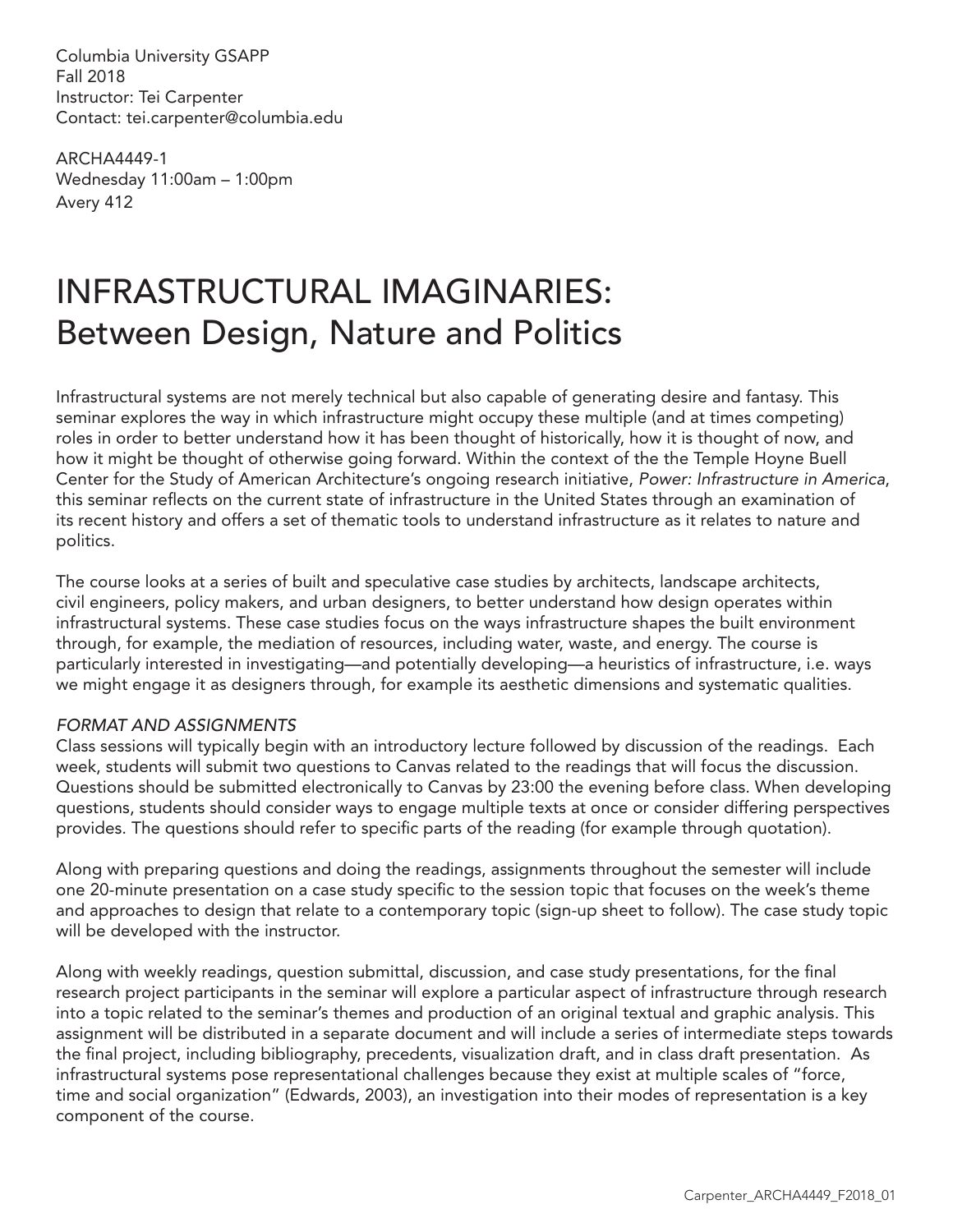# *LOGISTICS*

The readings listed below for each week will be posted and made available on Canvas. Please come to class prepared for discussion with the readings, notes and your questions available.

The seminar will be structured into four parts:

I. Definitions and Methods

II. Nature

III. Power

IV. Design

# *EVALUATION*

Attendance at every class is mandatory. Students are expected to participate actively and engage in discussion. If there is a conflict or illness, the student must inform the professor prior to class and provide a doctor's note or equivalent.

| Class Participation                              | 30%  |
|--------------------------------------------------|------|
| Case Study Assignment                            | 25%  |
| Final Project (including intermediate deadlines) | 45%  |
|                                                  | 100% |

#### *SCHEDULE*

*The schedule below is subject to modification as necessary.*

Week 01 05 September 2018

**OVERVIEW** 

Week 02 12 September 2018

WHAT IS INFRASTRUCTURE?

Brian Larkin, "The Politics and Poetics of Infrastructure, " *Annual Review of Anthropology* 42 (2013): 327-343.

Bill McKibben, "Apartment," *The New Yorker*, March 17, 1986, 43-91.

Week 03 19 September 2018

#### APPROACHES TO INFRASTRUCTURE

Paul N. Edwards, "Infrastructure and Modernity: Force, Time, and Social Organization in the History of Sociotechnical Systems" in *Modernity and Technology*, ed. Thomas J. Misa, Philip Brey, and Andrew Feenberg (Cambridge: MIT Press, 2003).

Reinhold Martin, "Infrastructure and Mediapolitics," *The Urban Apparatus: Mediapolitics and the City* (Minneapolis: University of Minnesota Press, 2016): 141-177.

Shannon Mattern, "Cloud and Field: On the resurgence of 'field guides' in a networked age. We've moved from birding to drone-watching, from natural history to dark ecology. But are we still looking through colonialist binoculars?" *Places Journal* (August 2016).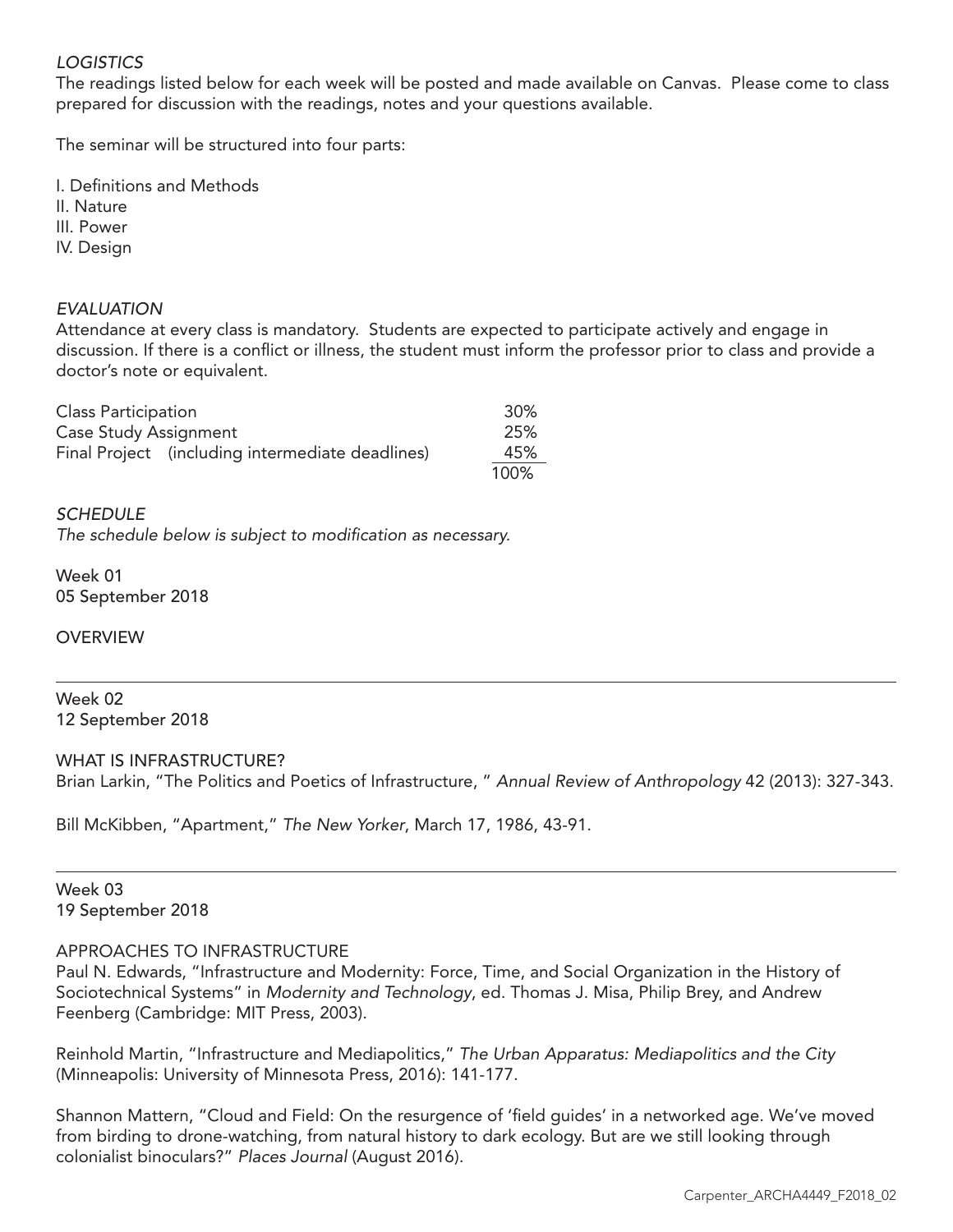Week 04 26 September 2018

NATURE I: CONCEPTS OF NATURE / NATURE-INDUSTRIAL COMPLEX Matthew Gandy, "Water, Space and Power," in *Concrete and Clay: Reworking Nature in New York City* (Cambridge: MIT Press, 2003): 19-87.

Jason W. Moore, "Anthropocene or Capitalocene? Nature, History and the Crisis of Capitalism," and "The Rise of Cheap Nature," in *Capitalism in the Web of Life: Ecology and the Accumulation of Capital* (London: Verso, 2015): 1-13, 78-115.

Case Studies: Water Systems

Week 05 03 October 2018

NATURE II: ENERGY RESOURCES (EXTRACTION / TRANSPORT / VALUE) Hannah Appel, "Offshore Work: Oil, Modularity, and the How of capitalism in Equatorial Guinea," *American Ethnologist* 39, no. 4 (2012): 692–709.

Eric Konigsberg, "Kuwait on the Prairie: Can North Dakota Solve the Energy Problem?" *The New Yorker*, April 25, 2011.

Case Studies: Extraction / Production

Week 06 10 October 2018

NATURE III: WASTE AND WATER (CHANGING NOTIONS OF RESOURCES) Myra Hird, "Waste, Landfills and an Environmental Ethics of Vulnerability," *Ethics and the Environment* 18, No. 1 (Spring 2013): 105-124.

Rania Ghosn and El Hadi Jazairy, *Geographies of Trash* (Barcelona: Actar, 2016), selections.

Michelle, Huang, "Ecologies of Entanglement in the Great Pacific Garbage Patch." *Journal of Asian American Studies* 20, No. 1 (2017): 95-117.

Case Studies: Waste Systems

>> RESEARCH TOPIC PROPOSAL DUE <<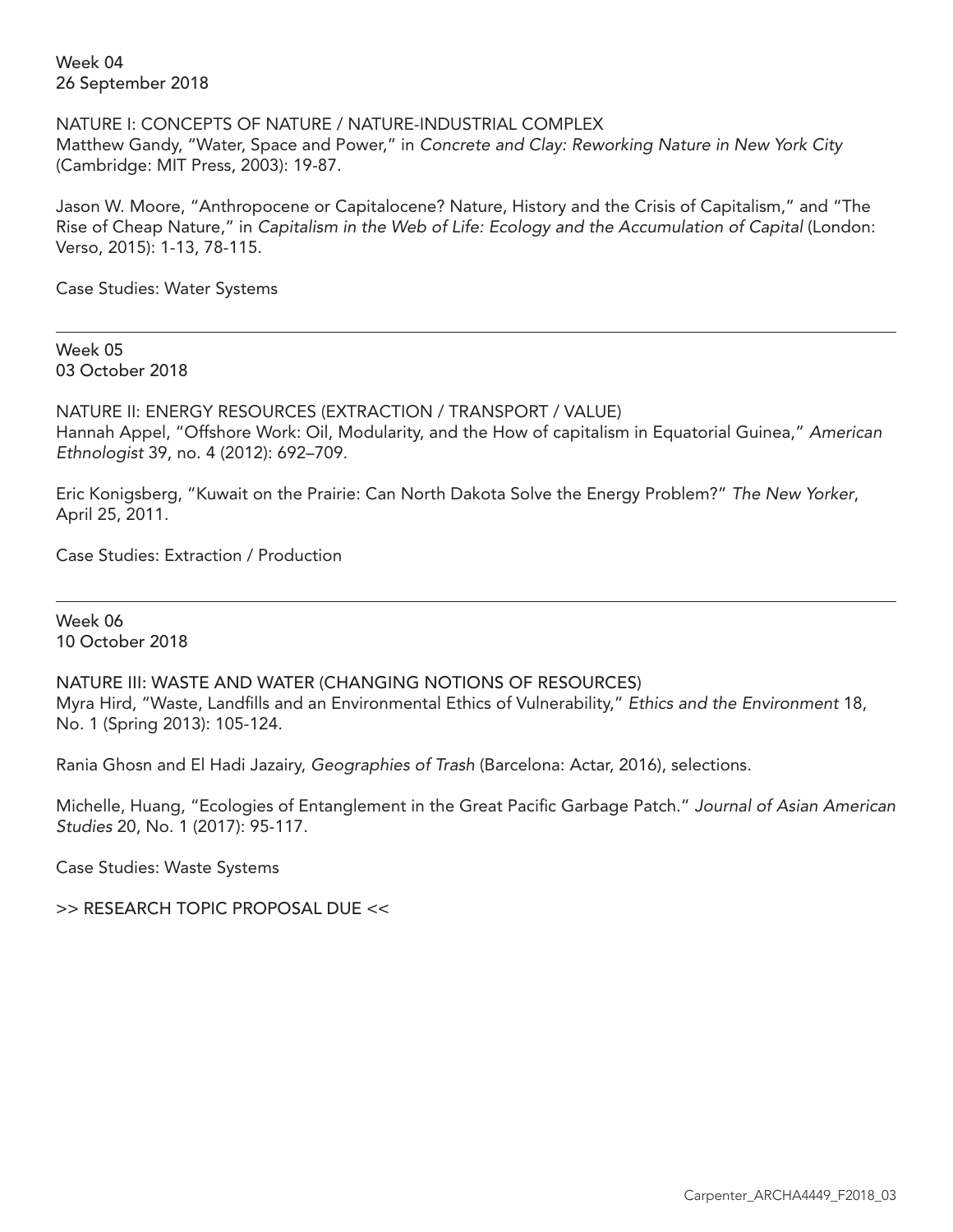Week 07 17 October 2018

#### POLITICS I: REPRESENTATION

Laura Kurgan, "Introduction," *Close Up at a Distance: Mapping, Technology, and Politics* (New York: Zone Books, 2013): 9-38.

Nicole Starosielski, *The Undersea Network* (Chapel Hill: Duke University Press, 2015), selections.

Daniel A. Barber, "Hubbert's Peak, Eneropa, and the Visualization of Renewable Energy," *Places Journal*, May 2013.

Case Studies: Data / Communication Systems

Week 08 24 October 2018

POLITICS II: NATION BUILDING / MEGAPROJECTS Deborah Cowen, "The Jurisdiction of Infrastructure: Circulation and Canadian Settler Colonialism," *The Funambulist 17: Weaponized Infrastructure*: 14-19.

Timothy Mitchell, *The Rule of Experts: Egypt, Techno-Politics, Modernity* (Berkeley: University of California Press, 2002).

Rob Nixon, "Unimagined Communities: Megadams, Monumental Modernity, and Developmental Refugees," in *Slow Violence and the Environmentalism of the Poor* (Cambridge: Harvard University Press, 2013): 150- 174.

Case Studies: Mobility Systems / Megaprojects

>>ANNOTATED BIBLIOGRAPHY DUE<<

Week 09 31 October 2018

DESIGN I: SYSTEMS / SCALE Donella Meadows, *Thinking in Systems: A Primer* (New York: Chelsea Green Publishing, 2003), selections.

Sallie A. Marston, "The Social Construction of Scale." *Progress in Human Geography* 24, no. 2 (2002).

Case Studies: Elements / Scale